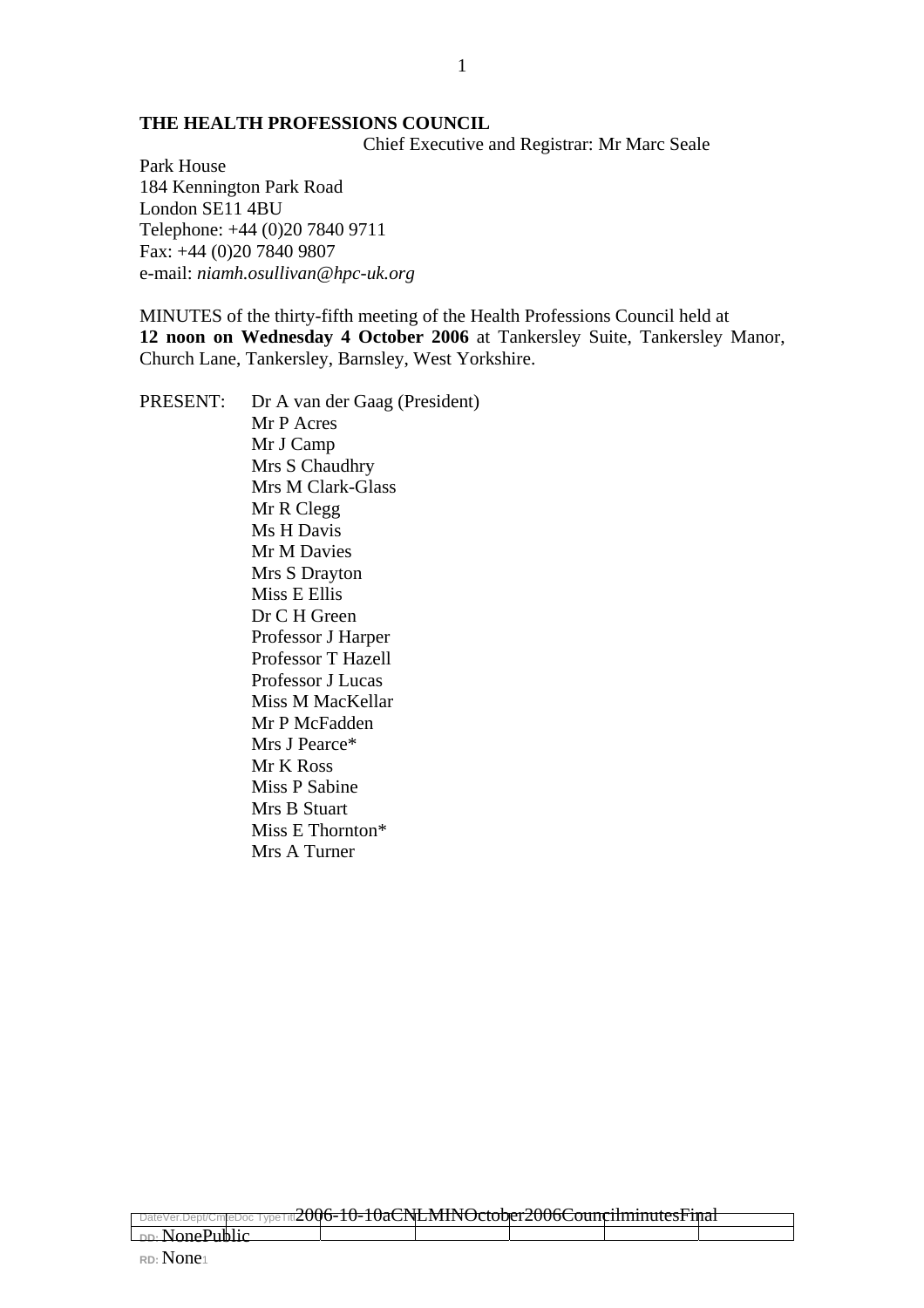## **IN ATTENDANCE:**

## **Alternate Council Members**

Mr O Altay Mrs P Blackburn Mrs S Griffiths Miss D Haggerty Professor C Lloyd Mr A Mount Mr D Proctor Mrs J Sheridon Mr M Woolcock \*There is currently a vacancy for a registrant Physiotherapist and Speech and Language Therapist member on the Council and therefore the alternate member attended the meeting in place of the registrant member.

## **HPC Executive Management Team**

Mr R Dunn, Director, Corporate Services Miss L Foster, Human Resources Director Mr M Guthrie, Policy Officer Miss K Johnson, Director, Fitness to Practise Mrs J Ladds, Communications Director Mr S Leicester, Finance Manager Ms N O'Sullivan, Secretary to Council Mr G Ross-Sampson, Director of Operations Mr M Seale, Chief Executive and Registrar

## **Item 1.06/184 INTRODUCTION AND WELCOME**

1.1 The President welcomed all Council members and members of the HPC Executive Management Team to the meeting and the away day.

## **Item 2.06/185 APOLOGIES FOR ABSENCE**

2.1 Apologies for absence were received from the following members; Miss C Farrell, Ms H Patey, Miss G Pearson, Mr W Munro, Mr S Taylor and Professor D Waller.

# **Item 3.06/196 APPROVAL OF AGENDA**

3.1 The Council approved the agenda.

| DateVer.Dept/CmteDoc TypeTitlZUUO-IU-IUaCINEMIINUCtODEIZUUOCOUIICIIIIIIIIIILESFIIIaI |  |  |  |  |  |  |  |
|--------------------------------------------------------------------------------------|--|--|--|--|--|--|--|
| <b>DD:</b> NonePublic                                                                |  |  |  |  |  |  |  |
| <del>- - - - - - - - - - - - -</del>                                                 |  |  |  |  |  |  |  |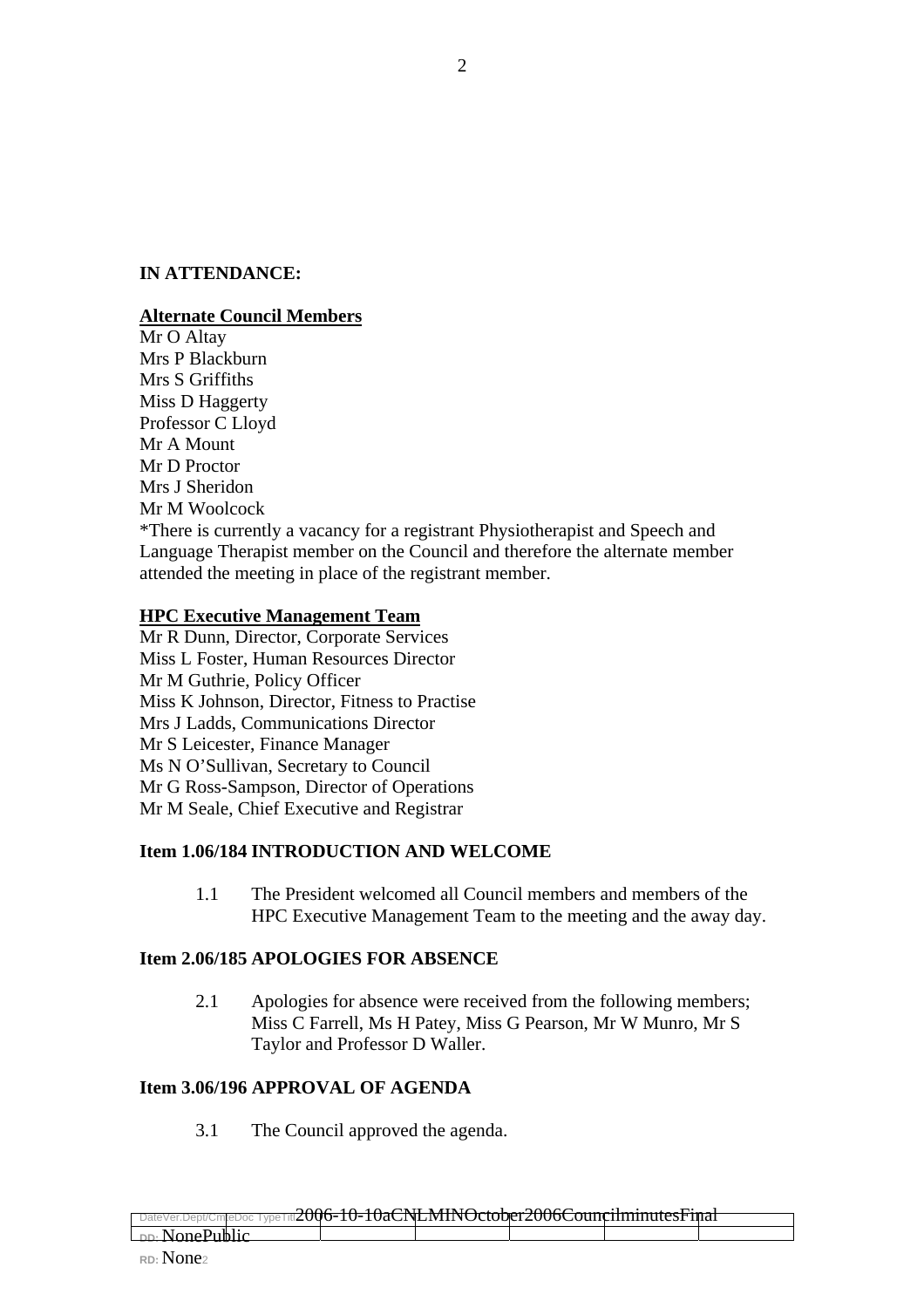#### **Item 4.06/197 MINUTES**

 4.1 It was agreed that the minutes of the thirty-fourth meeting of the Health Professions Council be confirmed as a true record and signed by the President.

### **Item 5.06/198 MATTERS ARISING**

5.1 There were no matters arising.

### **Item 6.06/199 PRESIDENT'S REPORT**

- 6.1 The President reported that a number of meetings had been held with professional bodies. These had been productive. The President noted that both registrant and lay members were encouraged to attend these meetings.
- 6.2 The President also noted that she and members of the HPC Executive had attended a productive meeting with the Department of Health for England. A meeting with the Scottish Executive Health Department would take place shortly.
- 6.3 The President noted that the Appointments Commission was nearing completion of the process to recruit an additional lay member to the Council. The appointment would be considered by the Board of the Appointments Commission on 11 October 2006. An announcement would be made shortly after that date.
- 6.4 The President noted that the HPC had hosted a seminar of the Joint UK Regulators PPI Forum on working with 'hard to reach' groups. The seminar had been well attended and the feedback had been very good It was planned that more work would be undertaken in this area.

## **Item 7.06/200 CHIEF EXECUTIVE'S REPORT**

7.1 The Council noted that there would be no Chief Executive's Report at this meeting. The next report would be presented to the December meeting of the Council.

## **Item 8.06/201 DRAFT FIVE YEAR PLAN**

8.1 The Council received a paper from the Executive for discussion/approval.

| DateVer.Dept/CmteDoc TypeTitlZUUO-1U-TUaCINLINIINOCIODEIZUUOCOUNCIIIIIIIIIUCSFIIIaT |                            | $0.006 \pm 0.10$ $\alpha$ $\mu$ $\mu$ $\alpha$ $\alpha$ $\alpha$ $\alpha$ $\beta$ $\beta$ |  |  |
|-------------------------------------------------------------------------------------|----------------------------|-------------------------------------------------------------------------------------------|--|--|
|                                                                                     |                            |                                                                                           |  |  |
| <del>- - - - - - - - - - - - -</del>                                                | <sub>nn</sub> . NonePublic |                                                                                           |  |  |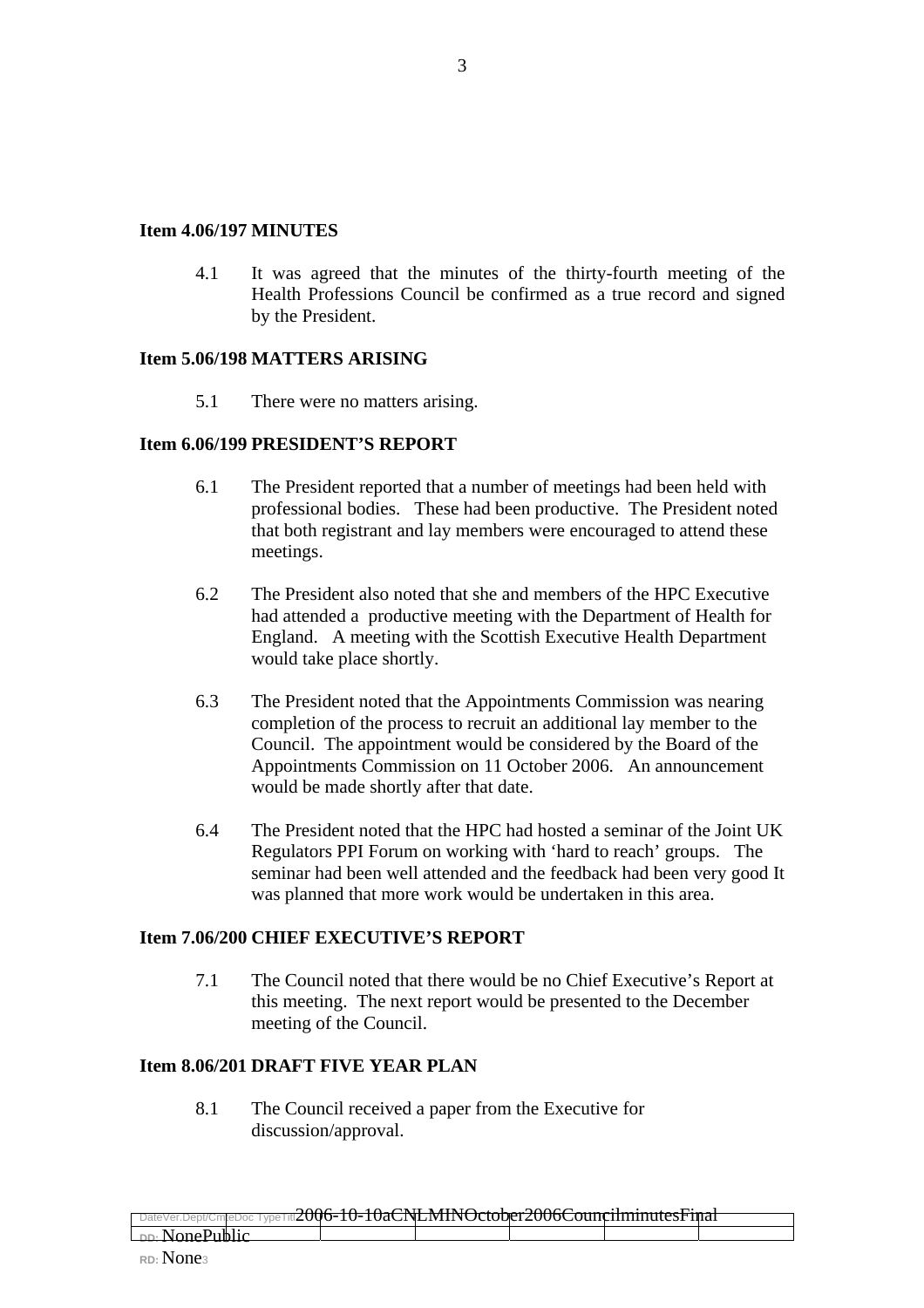- 8.2 The Council noted that the five year plan had been last updated in September 2005. The plan set out a number of scenarios with regard to the proposed fee rise. The plan had been reviewed at a meeting of the Finance and Resources Committee on 18 September 2006 and at a meeting of the Education and Training Committee on 26 September 2006 and the 'central case' forecasts outlined in the document had been approved. The 'central case' was based on what the Executive believed to be the most likely outcome if the proposed fee increase for July 2007 was implemented. An extract from the minutes of the Finance and Resources Committee meeting was tabled.
- 8.3 The Council noted that the paper included a number of further scenarios to show the impact of possible changes in registration application numbers, including a 10% and 20% drop in registrant numbers.
- 8.4 The Council also noted the key assumptions, financial overview, operational overview, financial information, operational information and ratios in the paper.
- 8.5 The Council agreed to the central case scenario as set out in the HPC's five year plan.

## **Item 9.06/202 FEE CHANGE OUTCOME**

- 9.1 The Council received a paper from the Executive for discussion/approval.
- 9.2 The Council noted that the paper proposed that the revised fees should take effect from 1 July 2007, subject to the outcome of the consultation process and obtaining Privy Council approval for the proposed rise.
- 9.3 The Council noted that if the proposed fee rise was implemented further rises would need to be considered on a biennial basis.
- 9.4 The Council noted that the Finance and Resources Committee had considered two alternative proposals for proposed fee rises. The 'central case' scenario considered by the Committee had proposed that renewal fees should be increased to £66. The Committee had been concerned as to whether the HPC would be able to support its operational costs (particularly in connection with Fitness to Practise cases) on the basis of a £66 renewal fee. As a result of this concern the Committee had agreed that the consultation should propose that the renewal fees should be increased to £70.
- 9.5 The Council noted that the model for the fee rise included a possible reduction in registrant numbers. Given the likelihood of a continued rise in fitness to practise cases it was unlikely that this would be accompanied by any significant reduction in costs. The Council noted that benchmarking HPC's costs against those of other regulators, in

|                                      | $2005, 10, 10, 20$ $\overline{0}$ $\overline{10}$ $\overline{10}$ $\overline{10}$ $\overline{10}$ $\overline{10}$ $\overline{10}$ $\overline{10}$ $\overline{10}$ $\overline{10}$ $\overline{10}$ $\overline{10}$ $\overline{10}$ $\overline{10}$ $\overline{10}$ $\overline{10}$ $\overline{10}$ $\overline{10}$ $\overline{10}$ $\overline{10}$ $\over$ |  |  |
|--------------------------------------|-----------------------------------------------------------------------------------------------------------------------------------------------------------------------------------------------------------------------------------------------------------------------------------------------------------------------------------------------------------|--|--|
|                                      | DateVer.Dept/CmreDoc TypeTitlZUUO-TU-TUACINENTINUCCODETZUUOCOUIICHIIIIIIIILESFIIIAT                                                                                                                                                                                                                                                                       |  |  |
|                                      |                                                                                                                                                                                                                                                                                                                                                           |  |  |
| -∽ NonePublic                        |                                                                                                                                                                                                                                                                                                                                                           |  |  |
|                                      |                                                                                                                                                                                                                                                                                                                                                           |  |  |
| <del>- - - - - - - - - - - - -</del> |                                                                                                                                                                                                                                                                                                                                                           |  |  |
|                                      |                                                                                                                                                                                                                                                                                                                                                           |  |  |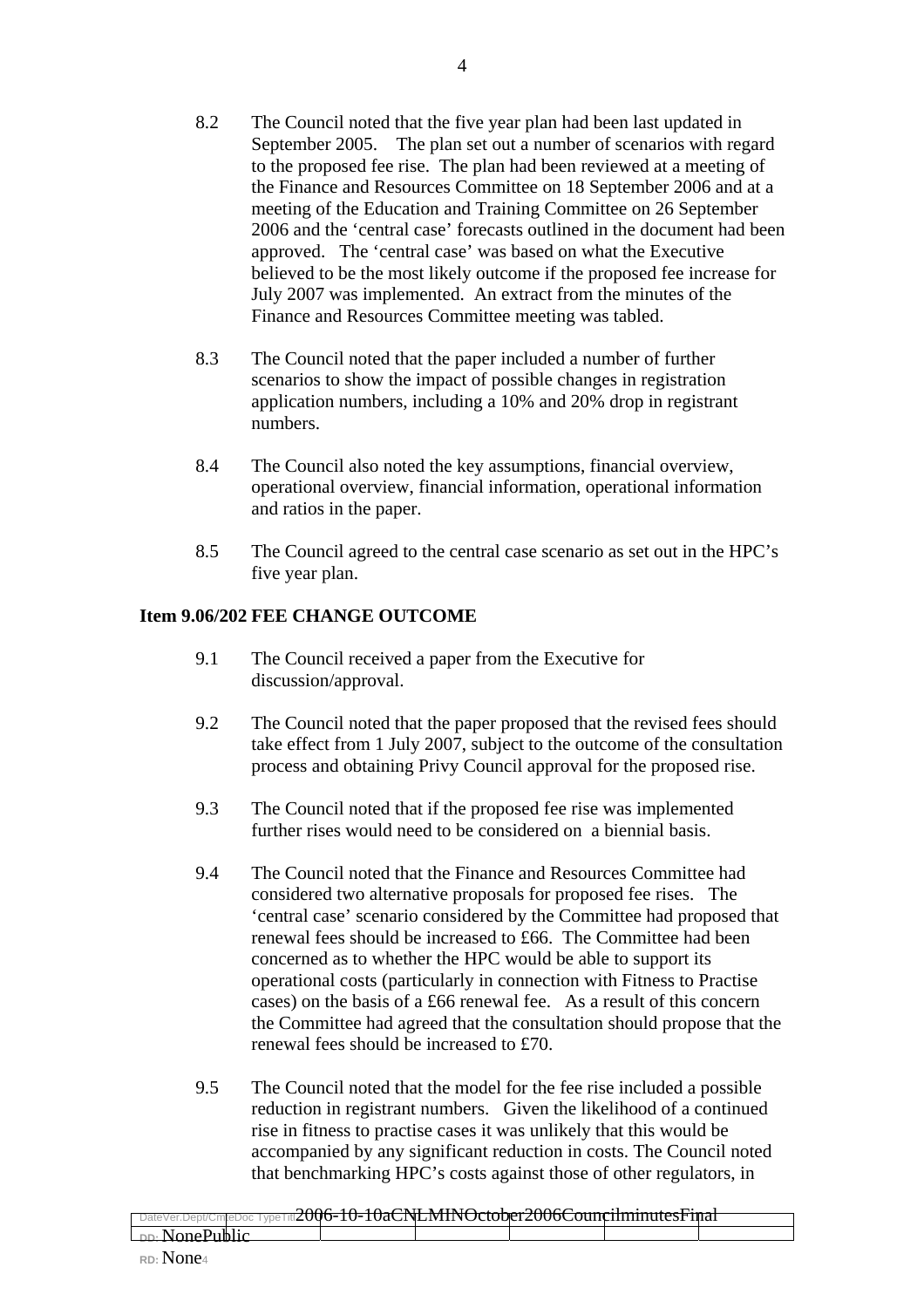order to ensure continued cost efficiency, could be considered in the future. However it was noted that comparative information regarding costs could be difficult to obtain.

- 9.6 The Council noted that the Education and Training Committee had supported the principle that there should be no significant crosssubsidisation across different chargeable services. However there had been concern among Committee members regarding the rate of increase of the initial registration fee for new graduates from UK approved programmes.
- 9.7 The Council also expressed concern regarding the rate of increase of the initial registration fee for new graduates. The Council noted that new graduates who were not yet employed could face difficulties in funding the cost of initial registration.
- 9.8 The Council noted that the HPC's internal auditors PKF (UK) LLP, had developed a costing model which assigned HPC direct costs to a chargeable service as defined under the Health Professions Council (Registration and Fees) Rules Order of Council 2003. In the costing model 80% of the Approvals and Monitoring cost and the associated overhead costs were allocated to UK registration chargeable service. The rationale was that, of the fees for which HPC was permitted to charge, the cost of approving and monitoring programmes most closely aligned with the UK registration chargeable service.
- 9.9 The Council noted that it should be made clear to registrants that they could offset their registration fee against their income tax payments.
- 9.10 The Council noted that if it changed its proposals to the Privy Council regarding the fee rise, as a result of the feedback from the consultation, it would not have to consult again on the amended proposal.
- 9.11 The Council agreed to consult on the central case scenario for the proposed fee rise.
- 9.12 The Council agreed that the allocation of costs particularly in relation to initial registration should be considered at the next meeting of the Finance and Resources Committee.

## **Action: SL – 20 November 2006**

#### **Item 10.06/203DRAFT FEE RISE CONSULTATION DOCUMENT**

- 10.1 The Council received a paper from the Executive for discussion/approval.
- 10.2 The Council noted that an amended draft fee rise consultation document had been tabled and also the proposed regulatory impact

|                                                                                      | $2006.10.10.$ $\alpha$ $\mu$ $\mu$ $\alpha$ $\alpha$ $\alpha$ $\beta$ |  |  |
|--------------------------------------------------------------------------------------|-----------------------------------------------------------------------|--|--|
| DateVer.Dept/CmreDoc TypeTitlZUUO-TU-TUACINENIINUCCODETZUUOCOUIICIIIIIIIIIILESFIIIAI |                                                                       |  |  |
|                                                                                      |                                                                       |  |  |
|                                                                                      |                                                                       |  |  |
| <sub>DD:</sub> NonePublic                                                            |                                                                       |  |  |
| <del>--------------</del>                                                            |                                                                       |  |  |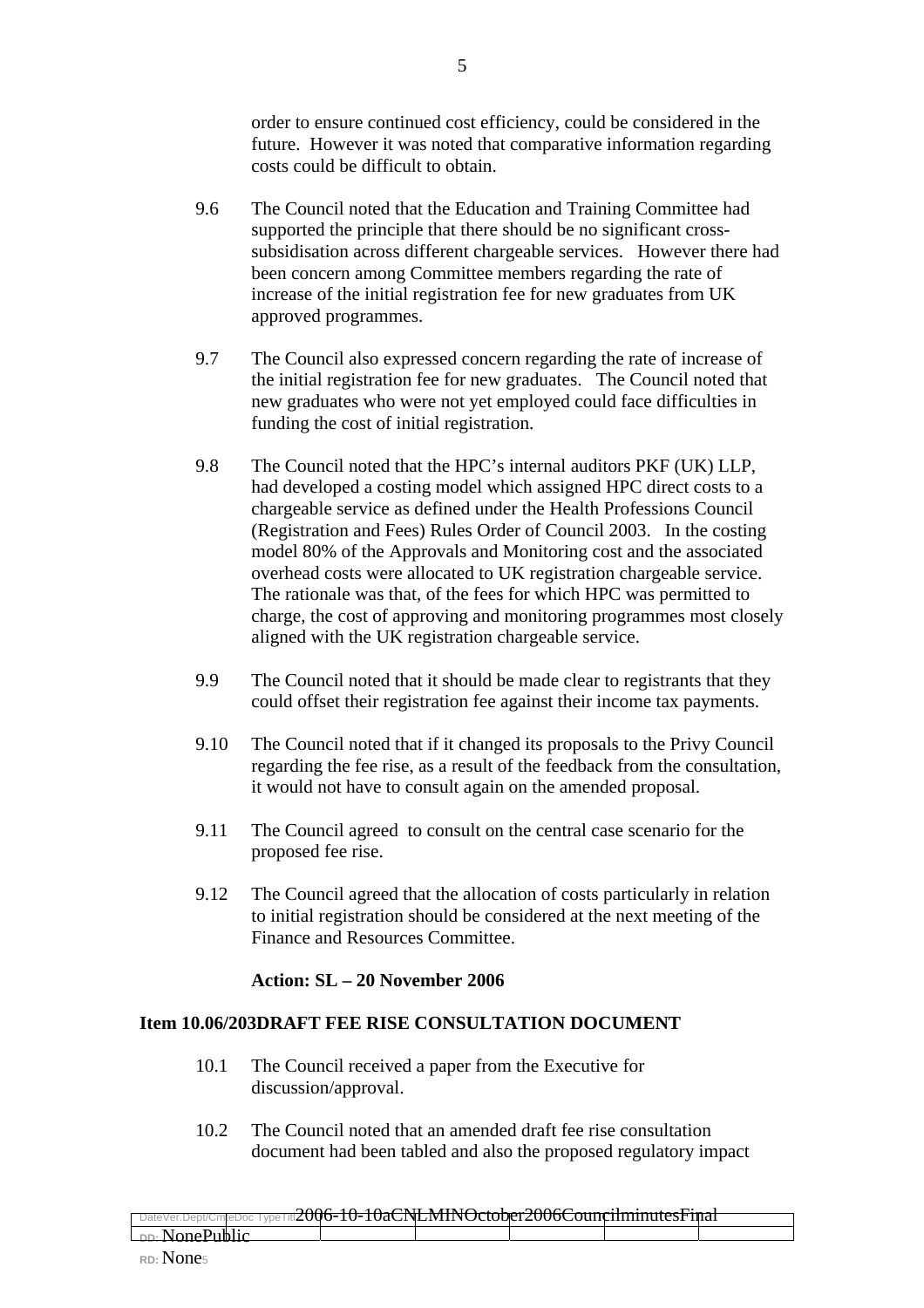assessment and the proposed draft Health Professions Council (Registration and Fees) (Amendment) Rules 2007.

- 10.3 The Council noted that the amended draft fee rise consultation document included a number of changes which had been made following further legal advice from HPC Solicitor and Parliamentary agent.
- 10.4 The Council noted that the document could not be given the Plain English crystal mark because of the inclusion of the draft rules.
- 10.5 The Council noted that the benefits of registration should be clearly highlighted in the document and also the fact that registration fees were tax deductible.
- 10.6 The Council noted that it accepted the need to increase the fees as set out in the document however it expressed concerns about the rate of increase for graduates from UK approved programmes.
- 10.7 The Council agreed to consult on the proposed increase in the registration and scrutiny fees.

10.8 The Council agreed the text of the consultation document subject to the amendments outlined above.

10.9 The Council agreed that any minor amendments to the consultation document could be agreed by the President.

## *Secretary's Note*

.

- 10.10 Further formal discussion about the concerns regarding the rate of increase for graduates from UK approved programmes took place at the Council away day, after the Council meeting concluded. The Council noted that it was not in session but agreed to consider a proposal regarding the fee rise on the understanding that any agreement would be sent to members for electronic agreement. The new proposal took into account the Council's recognition that registrants might want to consider reducing the fees for graduates from UK approved programmes by spreading the costs of annual monitoring and review over all registration and renewal fees rather than allocating this to graduates fees alone.
- 10.11 The Council considered the following proposal;

that the consultation document should be amended to provide options for the fees rise i.e.

*Option 1*. (No subsidisation) £70 registration fee and

|                                                                                         | $0.006 \pm 0.10$ $\alpha$ NII MINIO $\pm 1$ $0.006$ $\alpha$ $\pm 1$ |  |  |
|-----------------------------------------------------------------------------------------|----------------------------------------------------------------------|--|--|
| DateVer.Dept/CmteDoc TypeTitl <b>ZUUO-TU-TUACINENIINOCIODEI ZUUOCOUNCINNINUIESFINAT</b> |                                                                      |  |  |
|                                                                                         |                                                                      |  |  |
|                                                                                         |                                                                      |  |  |
| <sub>nn</sub> . NonePublic                                                              |                                                                      |  |  |
| <del>--------------</del>                                                               |                                                                      |  |  |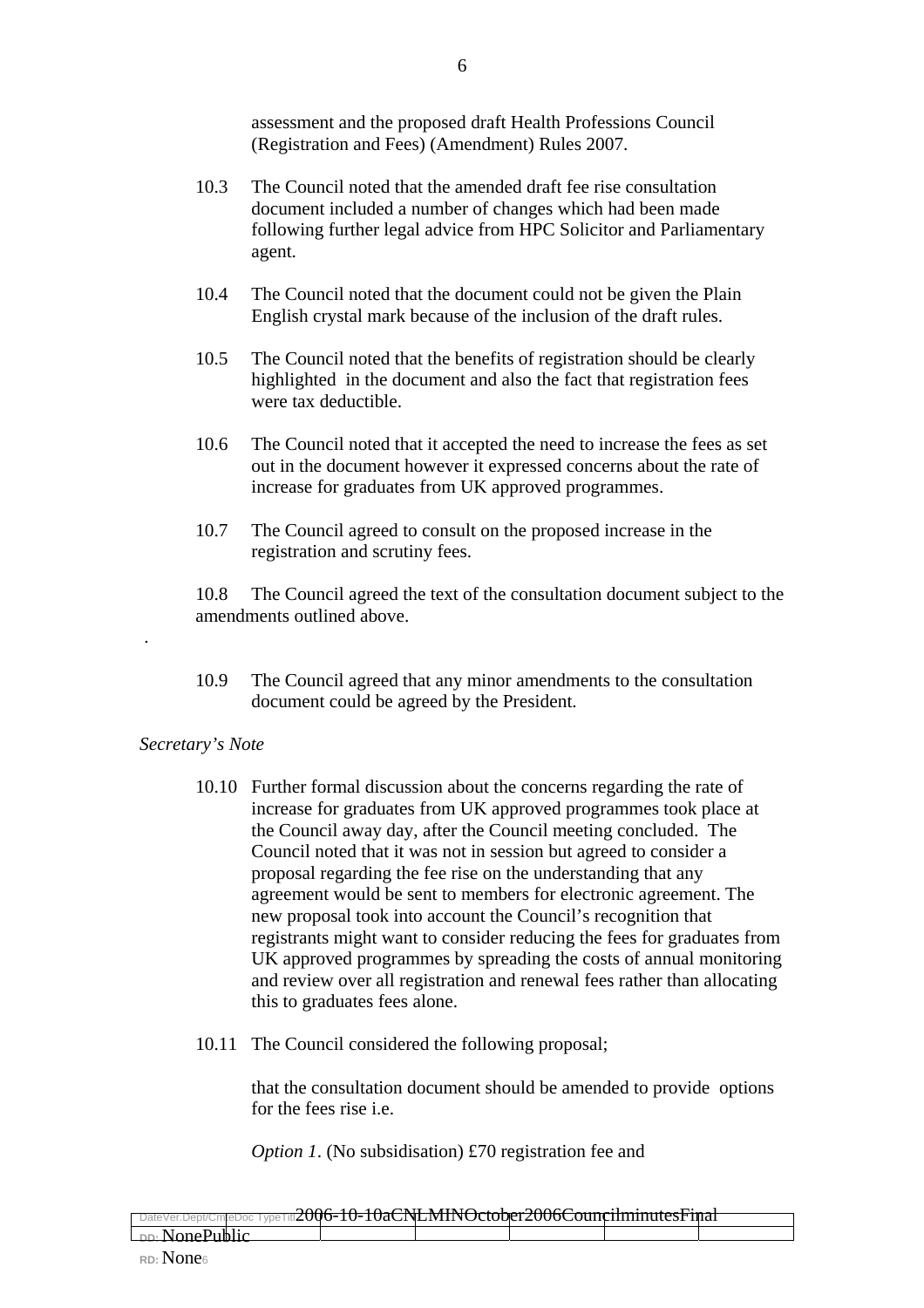£170 for graduates from UK approved programmes  $(£100$  handling fee plus £70 registration fee)

*Option 2* (with subsidisation). £72 registration fee and a reduced fee of £100 (£35 year 1, £35 year 2 and £30 handling fee) for new graduates from UK approved programmes.

- 10.12 The Council agreed that the other proposals outlined in the consultation document should remain as agreed at the Council meeting.
- 10.13 The Council agreed that the draft consultation document should be amended to incorporate the above changes and that the amended document should be circulated by email to Council for electronic sign off.

#### **MG/NO'S – as soon as possible**

### **Item 11.06/204 PROCESS FOR THE APPOINTMENT OF AN ADDITIONAL MEMBER TO COUNCIL IF THE PERSON ELECTED AS PRESIDENT IS A REGISTRANT.**

- 11.1 The Council received a paper from the Executive for discussion/approval.
- 11.2 The Council agreed that the Appointments Commission should be asked to hold an open selection process for the appointment of the additional registrant speech and language therapist (SLT) member to fill the vacancy created by the election of the registrant SLT member as President.
- 11.3 The Council noted that the alternate SLT member on Council would be free to apply for this vacancy and if successful a by-election would be held for the vacancy this created.
- 11.4 The Council agreed that this issue should be considered further at the December meeting of Council.

#### **Action: NO'S – 14 December 2006**

## **Item 12.06/205 RATIFICATION OF NOMINATION TO THE NHS STANDARDS BOARD**

- 12.1 The Council received a paper from the Executive for discussion/approval.
- 12.2 The Council ratified the appointment of Jacki Pearce as the HPC representative on the NHS Standards Board.

|                                                                                     | $0.006 \pm 0.10$ $\alpha$ $\mu$ $\mu$ $\mu$ $\alpha$ $\mu$ $\alpha$ $\alpha$ $\alpha$ $\beta$ $\beta$ $\alpha$ |  |  |
|-------------------------------------------------------------------------------------|----------------------------------------------------------------------------------------------------------------|--|--|
| DateVer.Dept/CmteDoc TypeTitlZUU0-TU-TUaCINEMIINOCLOUEIZUU0COUIICIIIIIIIIIUESFIIIaT |                                                                                                                |  |  |
|                                                                                     |                                                                                                                |  |  |
|                                                                                     |                                                                                                                |  |  |
| $\Box$ NonePublic                                                                   |                                                                                                                |  |  |
| <del>- - - - - - - - - - - - -</del>                                                |                                                                                                                |  |  |